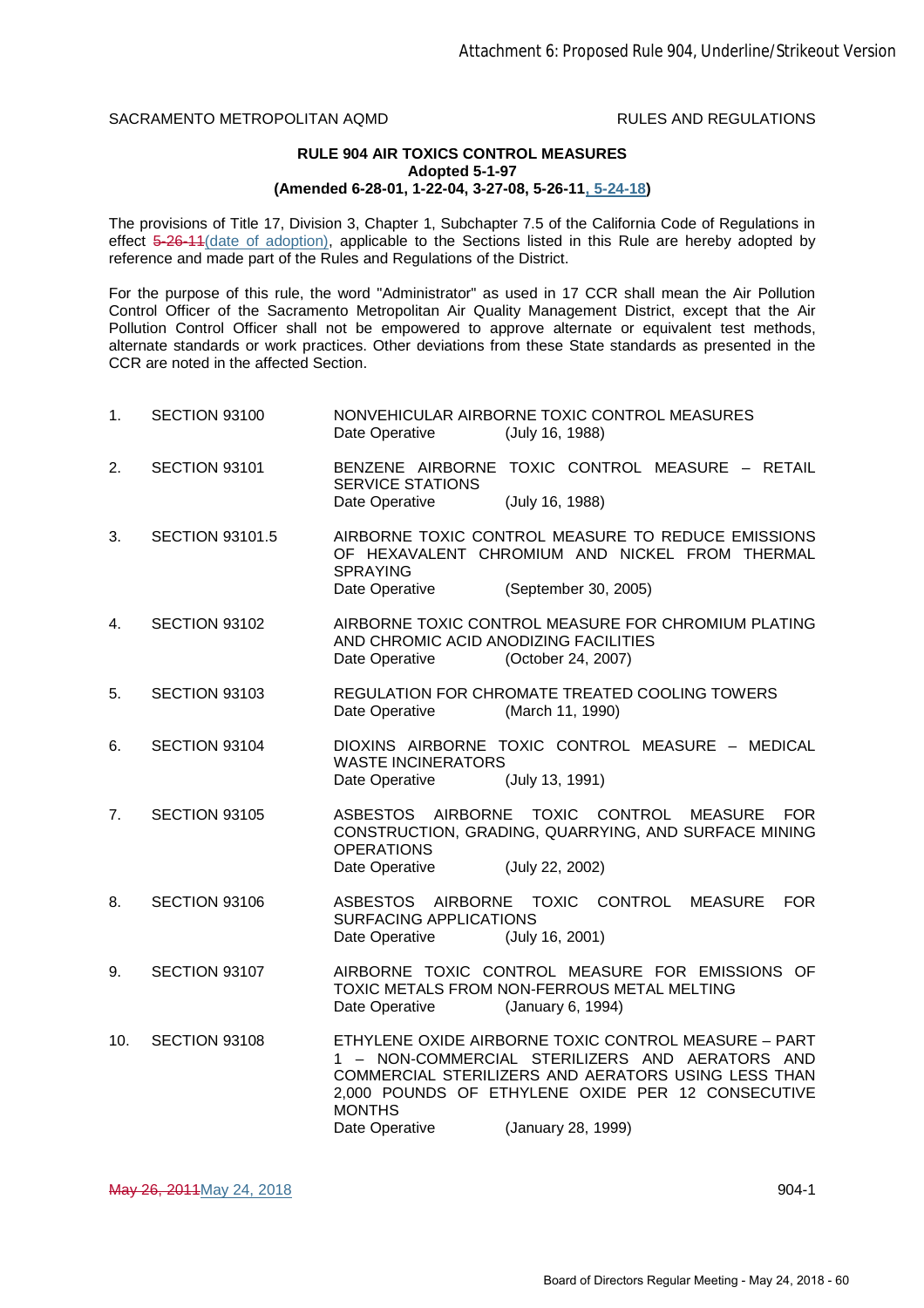## SACRAMENTO METROPOLITAN AQMD RULES AND REGULATIONS

| 11. | <b>SECTION 93108.5</b> | ETHYLENE OXIDE AIRBORNE TOXIC CONTROL MEASURE - PART<br>2 - COMMERCIAL STERILIZERS AND AERATORS USING 2,000<br>POUNDS OR MORE OF ETHYLENE OXIDE PER 12 CONSECUTIVE<br><b>MONTHS</b><br>Date Operative<br>(January 28, 1999)                                                                                                                   |
|-----|------------------------|-----------------------------------------------------------------------------------------------------------------------------------------------------------------------------------------------------------------------------------------------------------------------------------------------------------------------------------------------|
| 12. | SECTION 93109          | AIRBORNE TOXIC CONTROL MEASURE FOR EMISSIONS OF<br>PERCHLOROETHYLENE FROM DRY CLEANING AND WATER-<br>REPELLING OPERATIONS<br>(December 27, 2007)<br>Date Operative                                                                                                                                                                            |
| 13. | SECTION 93110          | <b>FOR</b><br><b>ENVIRONMENTAL</b><br><b>TRAINING</b><br><b>PROGRAM</b><br>PERCHLOROETHYLENE DRY CLEANING OPERATIONS<br>Date Operative<br>(June 3, 1994)                                                                                                                                                                                      |
| 14. | SECTION 93111          | CHLORINATED TOXIC AIR CONTAMINANTS AIRBORNE TOXIC<br>CONTROL MEASURE - AUTOMOTIVE MAINTENANCE AND REPAIR<br><b>ACTIVITIES</b><br>Date Operative<br>(April 4, 2001)                                                                                                                                                                            |
| 15. | SECTION 93112          | HEXAVALENT CHROMIUM AND CADMIUM AIRBORNE TOXIC<br><b>CONTROL</b><br>MEASURE<br>MOTOR VEHICLE<br>AND<br><b>MOBILE</b><br>$\sim$ $-$<br><b>EQUIPMENT COATINGS</b><br>Date Operative<br>(September 19, 2002)                                                                                                                                     |
| 16. | SECTION 93113          | AIRBORNE TOXIC CONTROL MEASURE TO REDUCE EMISSIONS<br>OF TOXIC AIR CONTAMINANTS FROM OUTDOOR RESIDENTIAL<br><b>WASTE BURNING</b><br>Date Operative<br>(February 3, 2003)                                                                                                                                                                      |
| 17. | SECTION 93114          | <b>TOXIC</b><br>CONTROL<br><b>MEASURE</b><br><b>AIRBORNE</b><br>TO.<br><b>REDUCE</b><br>PARTICULATE EMISSIONS FROM DIESEL-FUELED ENGINES -<br>STANDARDS FOR NONVEHICULAR DIESEL FUEL<br>Date Operative<br>(August 14, 2004)                                                                                                                   |
| 18. | <b>SECTION 93115</b>   | TOXIC CONTROL MEASURE FOR STATIONARY<br><b>AIRBORNE</b><br><b>COMPRESSION IGNITION ENGINES</b><br>Date Operative<br>(October 18, 2007 May 19, 2011)                                                                                                                                                                                           |
| 19. | SECTION 93116          | AIRBORNE TOXIC CONTROL MEASURE FOR DIESEL<br>PARTICULATE MATTER FROM PORTABLE ENGINES RATED AT 50<br>HORSEPOWER AND GREATER<br>Date Operative<br>(September 12, 2007 February 19, 2011)                                                                                                                                                       |
| 20. | SECTION 93117          | <b>TOXIC</b><br><b>CONTROL</b><br><b>AIRBORNE</b><br><b>MEASURE</b><br>TO<br><b>REDUCE</b><br>PARTICULATE EMISSIONS FROM DIESEL-FUELED ENGINES -<br>STANDARDS FOR NONVEHICULAR<br>DIESEL FUEL USED IN<br><b>INTRASTATE</b><br>DIESEL-ELECTRIC<br><b>LOCOMOTIVES</b><br><b>AND</b><br><b>HARBORCRAFT</b><br>(August 4, 2005)<br>Date Operative |
| 21. | SECTION 93118          | AIRBORNE TOXIC CONTROL MEASURE FOR AUXILIARY DIESEL<br>ENGINES AND DIESEL-ELECTRIC ENGINES OPERATED ON<br>OCEAN-GOING VESSELS WITHIN CALIFORNIA WATERS AND 24<br>NAUTICAL MILES OF THE CALIFORNIA BASELINE<br>Date Operative<br>(December 6, 2006)                                                                                            |